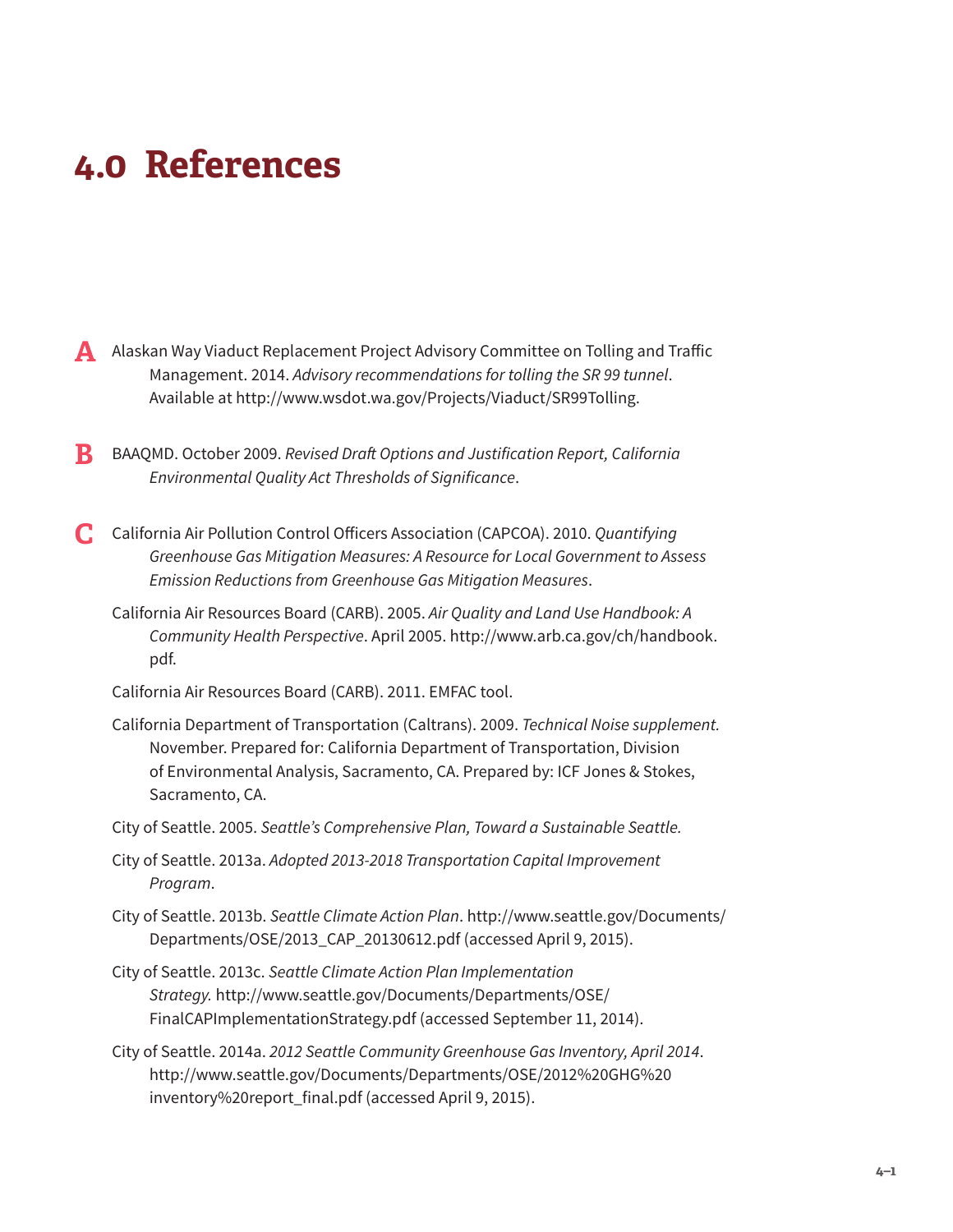City of Seattle. 2014b. *Adopted 2014-2019 Transportation Capital Improvement Program.*

City of Seattle. 2014c. *Seattle Climate Action Plan, April 2013*.

- City of Seattle. 2014d. *Seattle Municipal Code.* Last updated December 11, 2014.
- City of Seattle. 2014e. *Seattle Neighborhood Characteristic Sheets.* [http://www.seattle.gov/](http://www.seattle.gov/dpd/cityplanning/populationdemographics/aboutseattle/neighborhoods/default.htm) [dpd/cityplanning/populationdemographics/aboutseattle/neighborhoods/default.](http://www.seattle.gov/dpd/cityplanning/populationdemographics/aboutseattle/neighborhoods/default.htm) [htm.](http://www.seattle.gov/dpd/cityplanning/populationdemographics/aboutseattle/neighborhoods/default.htm)
- The Atlantic, CityLab (CityLab). 2014. *Two Very Different Types of Migrations Are Driving Growth in U.S. Cities*. [http://www.citylab.com/politics/2014/04/2-very-different](http://www.citylab.com/politics/2014/04/2-very-different-migrations-driving-growth-us-cities/8873/)[migrations-driving-growth-us-cities/8873/.](http://www.citylab.com/politics/2014/04/2-very-different-migrations-driving-growth-us-cities/8873/)

Commute Seattle. 2013. *2012 Commuter Mode Split Study.* http://commuteseattle. com/2012survey/.

**D** Dupre + Scott Apartment Advisors, Inc. 2013. *The Apartment Vacancy Report*.

Dupre + Scott Apartment Advisors, Inc. 2014. *The Apartment Vacancy Report, 20+ Unit Buildings, Fall 2014, Seattle—14 market areas*.

- **F** Federal Bureau of Investigation. 2013. *FBI Releases 2012 Crime Statistics.* September 16, 2013.
	- Federal Highway Administration (FHWA). 2006. *Roadway Construction Noise Model User's Guide*.

Federal Transit Administration (FTA). 2006. *Transit Noise and Vibration Impact Assessment Guidance Manual.* May.

- **G** GGLO. 2013. *Seattle Climate Action Plan*. [http://www.seattle.gov/Documents/Departments/](http://www.seattle.gov/Documents/Departments/OSE/2013_CAP_20130612.pdf) [OSE/2013\\_CAP\\_20130612.pdf](http://www.seattle.gov/Documents/Departments/OSE/2013_CAP_20130612.pdf) (accessed September 11, 2014).
- **H** Housing and Urban Development (HUD). 2009. *The Noise Guidebook*.
- **I** IHS Automotive driven by POLK. *Average Age of Vehicles on the Road Remains Steady at 11.4 years, According to IHS Automotive*. [https://www.polk.com/company/news/average\\_](https://www.polk.com/company/news/average_age_of_vehicles_on_the_road_remains_steady_at_11.4_years) [age\\_of\\_vehicles\\_on\\_the\\_road\\_remains\\_steady\\_at\\_11.4\\_years](https://www.polk.com/company/news/average_age_of_vehicles_on_the_road_remains_steady_at_11.4_years) (accessed September 10, 2014).
- **K** King County. 2005. *FAR Part 150 Noise Compatibility Program*. [http://www.kingcounty.gov/](http://www.kingcounty.gov/transportation/kcdot/Airport/Planning.aspx#part150) [transportation/kcdot/Airport/Planning.aspx#part150](http://www.kingcounty.gov/transportation/kcdot/Airport/Planning.aspx#part150) (accessed October 3, 2014).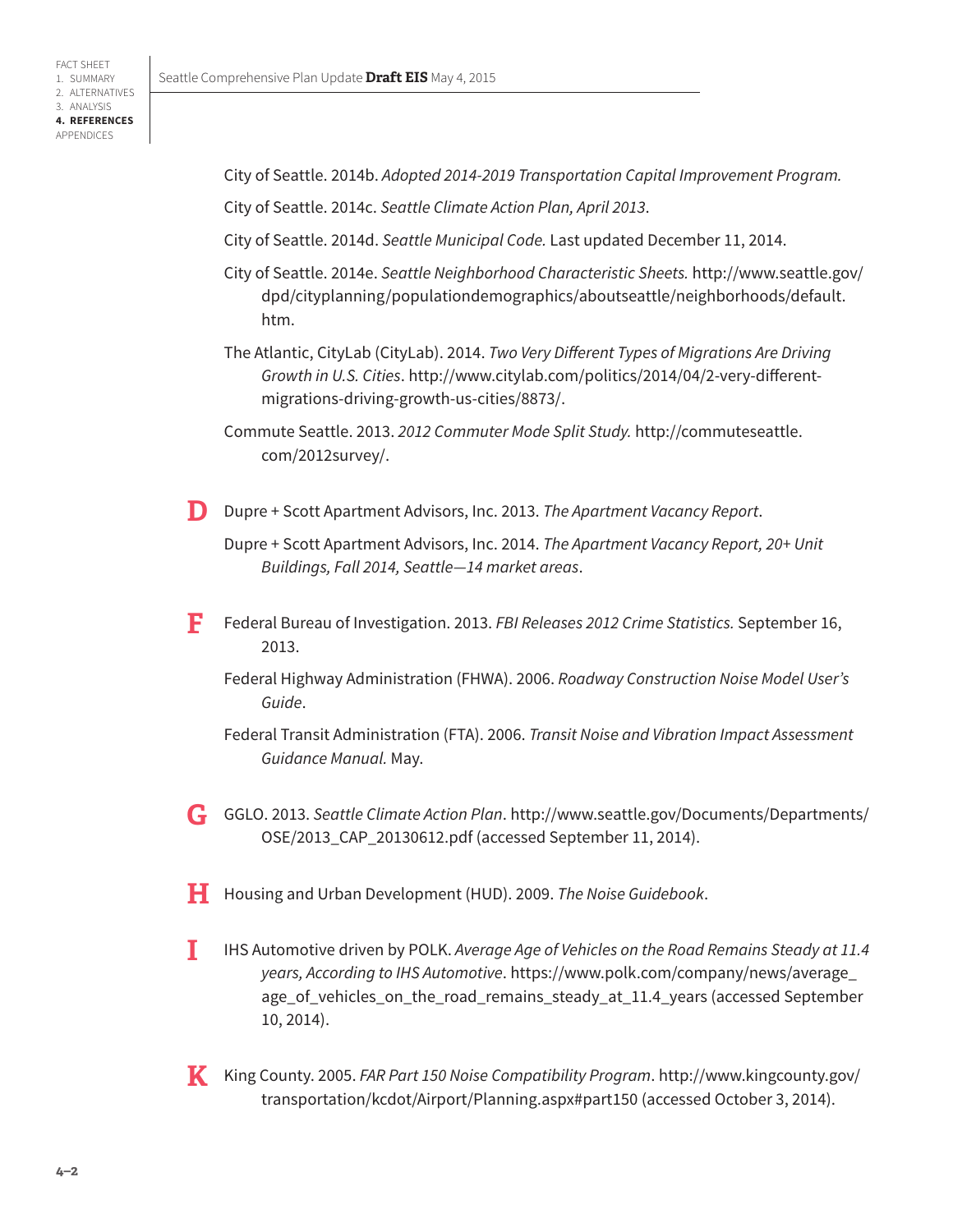King County Assessor. 2014. *King County Assessor GIS Database.* [http://info.kingcounty.gov/](http://info.kingcounty.gov/assessor/DataDownload/default.aspx) [assessor/DataDownload/default.aspx](http://info.kingcounty.gov/assessor/DataDownload/default.aspx). Updated October 18, 2013.

King County Metro Transit. April 2014. *Sustainability Plan*. [http://metro.kingcounty.gov/am/](http://metro.kingcounty.gov/am/reports/2014/metro-sustainability-plan-2014.pdf) [reports/2014/metro-sustainability-plan-2014.pdf](http://metro.kingcounty.gov/am/reports/2014/metro-sustainability-plan-2014.pdf) (accessed September 10, 2014).

**M** McCahill, Chris. 2014. *Per capita VMT drops for ninth straight year; DOTs taking notice.* [http://](http://www.ssti.us/2014/02/vmt-drops-ninth-year-dots-taking-notice/) [www.ssti.us/2014/02/vmt-drops-ninth-year-dots-taking-notice/](http://www.ssti.us/2014/02/vmt-drops-ninth-year-dots-taking-notice/) (accessed September 18, 2014).

**P** Polaris Pacific. 2014. *Seattle Condominium Market*. Available at: [http://www.polarispacific.](http://www.polarispacific.com/wp-content/uploads/2014/05/SE-May-2014.pdf) [com/wp-content/uploads/2014/05/SE-May-2014.pdf](http://www.polarispacific.com/wp-content/uploads/2014/05/SE-May-2014.pdf) (accessed July 24, 2013).

Port of Seattle. 2015a. *Economic Development.* [http://www.portseattle.org/Supporting-Our-](http://www.portseattle.org/Supporting-Our-Community/Economic-Development/Pages/default.aspx)[Community/Economic-Development/Pages/default.aspx](http://www.portseattle.org/Supporting-Our-Community/Economic-Development/Pages/default.aspx) (accessed February, 2015).

Port of Seattle. 2015b. *Seaport Statistics.* [http://www.portseattle.org/About/Publications/](http://www.portseattle.org/About/Publications/Statistics/Seaport/Pages/default.aspx) [Statistics/Seaport/Pages/default.aspx](http://www.portseattle.org/About/Publications/Statistics/Seaport/Pages/default.aspx) (accessed February, 2015).

Port of Seattle, Port of Tacoma, Vancouver Port Authority, U.S Environmental Protection Agency and Puget Sound Clean Air Agency. 2007. *Joint News Release: PNW Port Join Forces to Reduce Maritime Emissions. May 16, 2007*.

Puget Sound Clean Air Agency (PSCAA). 2001. *2001 Air Quality Data Summary*. [http://www.](http://www.pscleanair.org) [pscleanair.org](http://www.pscleanair.org) (accessed September 18, 2014).

Puget Sound Clean Air Agency (PSCAA). 2008. *2005 Air Emission Inventory for King Kitsap, Pierce and Snohomish Counties.* March.

Puget Sound Clean Air Agency (PSCAA). 2011. *2010 Study of Air Toxics in Tacoma and Seattle*. February.

Puget Sound Clean Air Agency (PSCAA). 2012a. *Air Quality Data Summary Appendices 2010– 2012*.<http://www.pscleanair.org/airq/reports.aspx> (accessed October 2, 2014).

Puget Sound Clean Air Agency (PSCAA). 2012b. *2011 Air Quality Data Summary*. November.

Puget Sound Clean Air Agency (PSCAA). 2014. *Air Quality Data Summary Appendices 2010– 2013*.<http://www.pscleanair.org/airq/reports.aspx> (accessed 2014).

Puget Sound Regional Council (PSRC). 2008–2012. *Residential Building Permit Summaries.* [http://www.psrc.org/data/pophousing/permits.](http://www.psrc.org/data/pophousing/permits)

Puget Sound Regional Council (PSRC). 2009. *Vision 2040, December 2009*. [http://www.psrc.](http://www.psrc.org/assets/366/7293-V2040.pdf) [org/assets/366/7293-V2040.pdf](http://www.psrc.org/assets/366/7293-V2040.pdf) (accessed April 9, 2015).

Puget Sound Regional Council (PSRC). 2013. *2013 Regional Centers Monitoring Report— Center Profiles.* <http://www.psrc.org/growth/centers> (accessed August 15, 2014).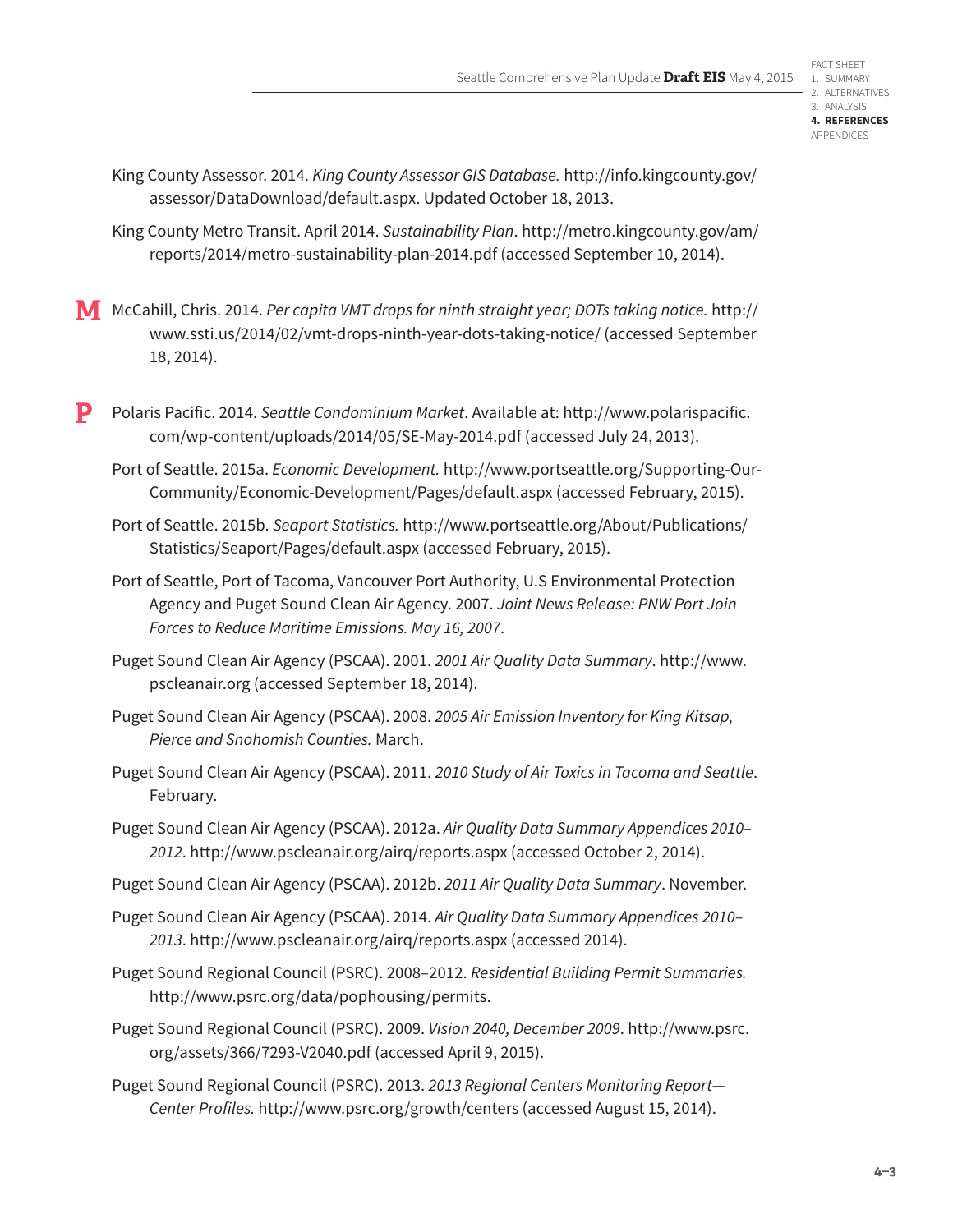- Puget Sound Regional Council (PSRC). 2014. *Fair Housing Equity Assessment for the Central Puget Sound Region.*
- **R** Roberts, Leonard. 2014a. Technology Director, Seattle Fire Department. Email and phone call communication with Reema Shakra, Environmental Science Associates, regarding Seattle Fire Department services, August 20.
	- Roberts, Leonard. 2014b. Technology Director, Seattle Fire Department. Email communication with Reema Shakra, Environmental Science Associates, regarding Seattle Fire Department projected demand, September 5.
- **S** Seattle City Light (SCL). 2012. *Seattle City Light 2012 Integrated Resource Plan, Appendix 1: The Planning Environment, 2012*. [http://www.seattle.gov/light/news/issues/irp/docs/](http://www.seattle.gov/light/news/issues/irp/docs/APPENDIX1_Regulation.pdf) [APPENDIX1\\_Regulation.pdf](http://www.seattle.gov/light/news/issues/irp/docs/APPENDIX1_Regulation.pdf) (accessed April 9, 2015).
	- Seattle City Light (SCL). 2013. *Fingertip Facts*. http://www.seattle.gov/light/AboutUs/ CustomerGuide/docs/Fingertip\_Facts\_2013.pdf.
	- Seattle City Light (SCL). 2014. *2015–2020 Strategic Plan Updates.* http://www.seattle.gov/ light/stratplan/.
	- Seattle Department of Finance and Administrative Services (Seattle FAS). 2015a. Verbal communication with Andy Ishizaki, citing future building plan documents for North Precinct, April 2.
	- Seattle Department of Finance and Administrative Services (Seattle FAS). 2015b. Verbal communication with Doug Carey, about ongoing resource study to be released in 2015, April 2.
	- Seattle Department of Planning and Development (Seattle DPD). 2009. *DPD Director's Rule 5-2009*.
	- Seattle Department of Planning and Development (Seattle DPD). 2011. *2010 Census Profile: City of Seattle.*
	- Seattle Department of Planning and Development (Seattle DPD). 2014a. *Basic Population and Housing Unit Characteristics, Decennial Census, re:1990–2010 Census data on citywide trends.*
	- Seattle Department of Planning and Development (Seattle DPD). 2014b. *Updating Seattle's Comprehensive Plan, Background Report*.
	- Seattle Department of Transportation (Seattle DOT). 2005a. *Freight Mobility Strategic Action Plan*.

Seattle Department of Transportation (Seattle DOT). 2005b. *Transportation Strategic Plan*.

Seattle Department of Transportation (Seattle DOT). 2009. *Pedestrian Master Plan*.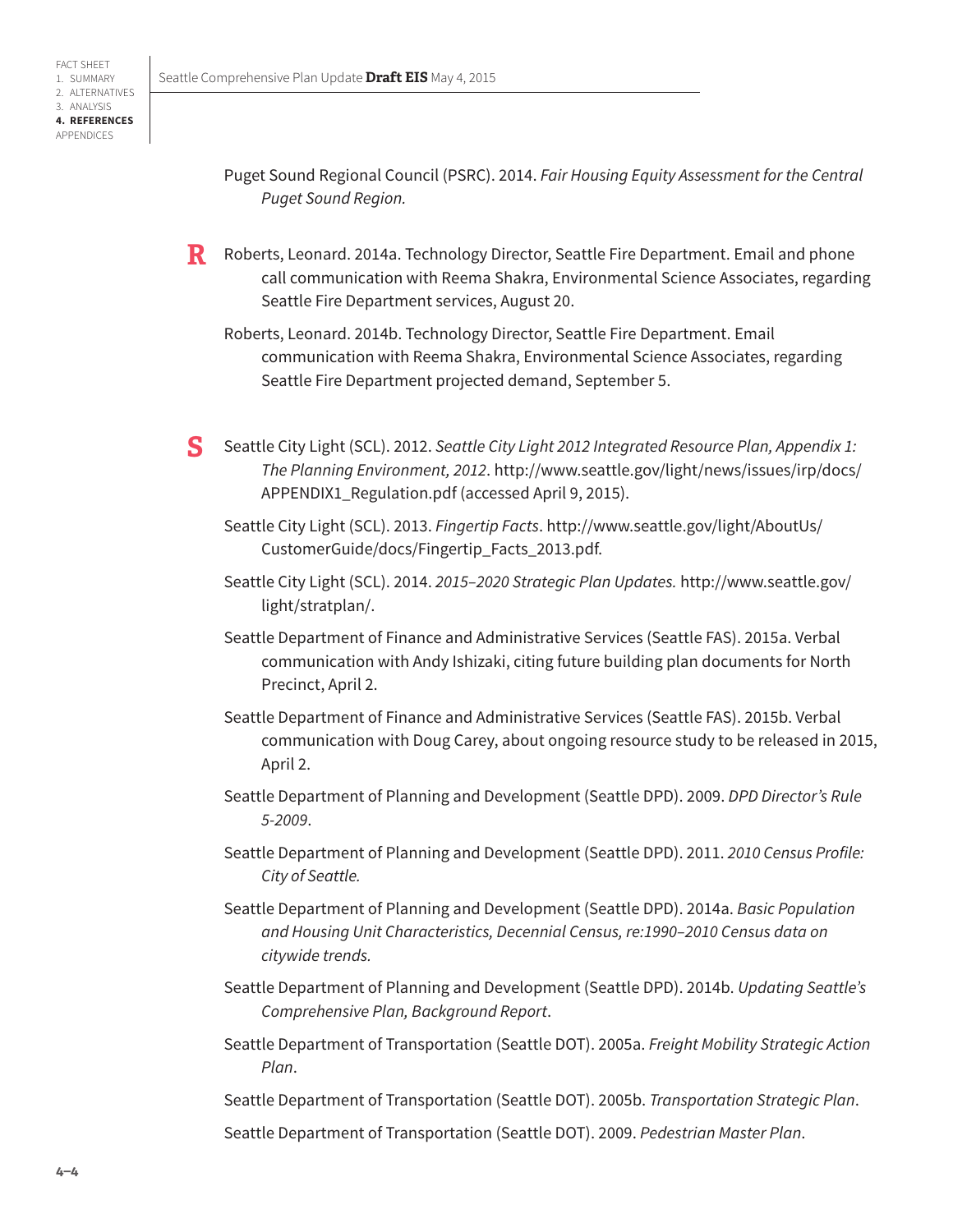Seattle Department of Transportation (Seattle DOT). 2010a. *2009 PMP Progress Report.*

Seattle Department of Transportation (Seattle DOT). 2010b. *Annual Report 2010.*

Seattle Department of Transportation (Seattle DOT). 2012a. *2012 Traffic Report.*

Seattle Department of Transportation (Seattle DOT). 2012b. *2012 Action Agenda, Laying the Groundwork.*

- Seattle Department of Transportation (Seattle DOT). 2012c. *Transit Master Plan*.
- Seattle Department of Transportation (Seattle DOT). 2013. *Action Agenda, 2013 Progress Report.*
- Seattle Department of Transportation (Seattle DOT). 2014a. *Annual Paid Parking Occupancy Report.*
- Seattle Department of Transportation (Seattle DOT). 2014b. *Bicycle Data.* http://www. seattle.gov/transportation/bikedata.htm.
- Seattle Department of Transportation (Seattle DOT). 2014c. *Restricted Parking Zone (RPZ) Program.* http://www.seattle.gov/transportation/parking/parkingrpz.htm.
- Seattle Department of Transportation (Seattle DOT). 2014d. *Safe Routes to School Walking Maps*. <http://www.seattle.gov/transportation/schoolMaps.htm> (accessed August 2014).
- Seattle Department of Transportation (Seattle DOT). 2014e. *Safe Routes to School Work Plan, March 2014 Update.* [http://www.seattle.gov/transportation/saferoutes\\_engineering.](http://www.seattle.gov/transportation/saferoutes_engineering.htm) [htm.](http://www.seattle.gov/transportation/saferoutes_engineering.htm)
- Seattle Department of Transportation (Seattle DOT). 2014f. *Seattle Bicycle Master Plan*. http://www.seattle.gov/transportation/bikemaster\_materials.htm.
- Seattle Department of Transportation (Seattle DOT). 2014g. *Seattle Evening Paid Parking Study.*
- Seattle Downtown Parks and Public Spaces Task Force Report. 2006. *Downtown Parks Renaissance, A strategy to revitalize Seattle's public spaces.* March 16, 2006.
- Seattle Finance and Administrative Services (Seattle FAS). 2014. *Fire Facilities and Emergency Response Levy* website. [http://www.seattle.gov/fire-facilities-and](http://www.seattle.gov/fire-facilities-and-emergency-response-levy)[emergency-response-levy](http://www.seattle.gov/fire-facilities-and-emergency-response-levy) (accessed August 2014).
- Seattle Fire Department. 2011. *Seattle/King County EMS Study*. Prepared July 11, 2011.
- Seattle Fire Department. 2012a. *Emergency Response Report.*
- Seattle Fire Department. 2012b. *Seattle Fire Department Strategic Plan 2012–2017.*
- Seattle Fire Department. 2014. *Seattle Fire Department* website. [http://www.seattle.gov/](http://www.seattle.gov/fire/) [fire/](http://www.seattle.gov/fire/) (accessed August 2014).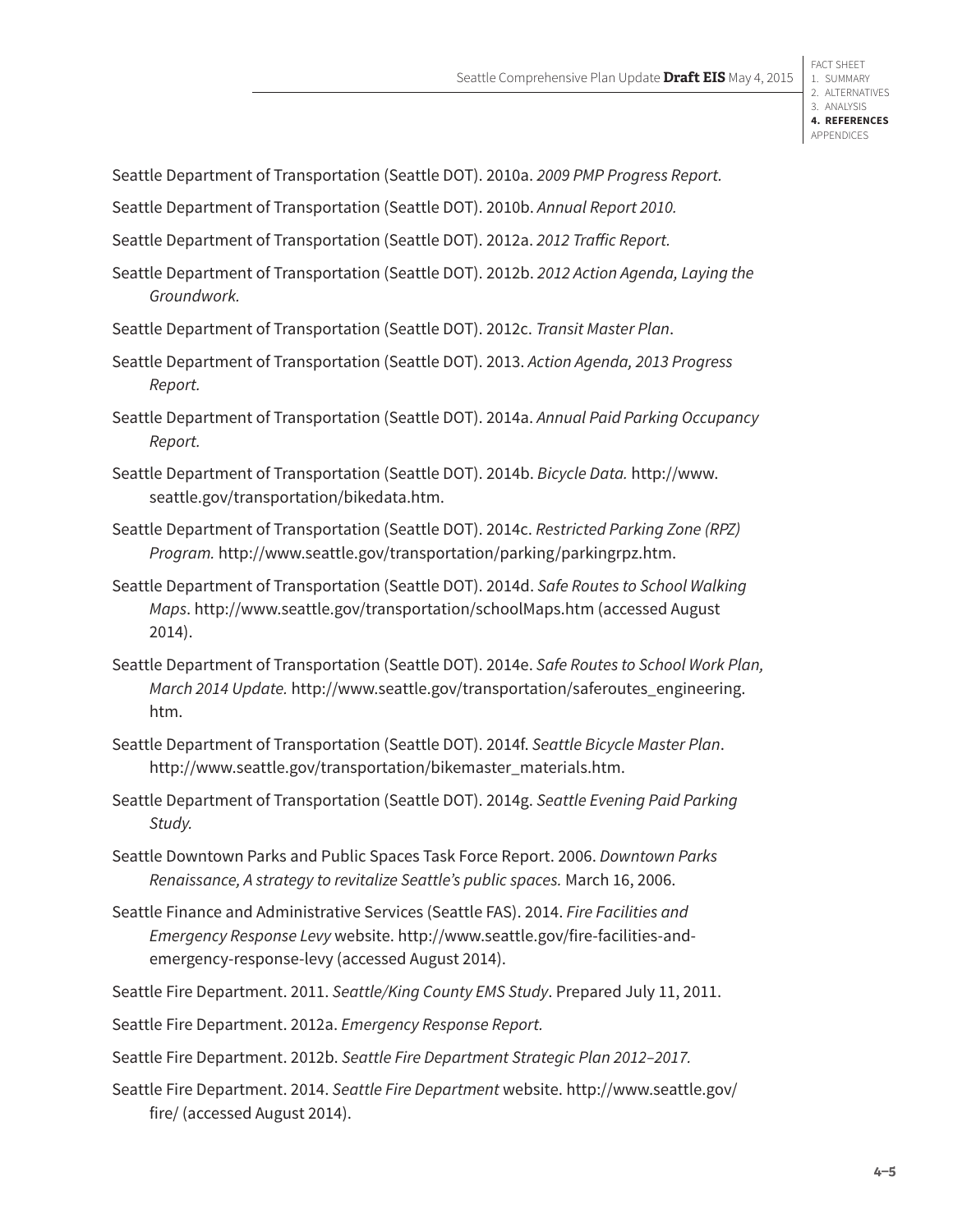- Seattle Parks and Recreation. 2004. *North Downtown Park Plan.* Prepared by Makers. June 2004.
- Seattle Parks and Recreation. 2005a. D*raft First Hill Urban Center Park Plan.* October 10, 2005.
- Seattle Parks and Recreation. 2005b. *Draft University District Park Plan.* September 7, 2005.
- Seattle Parks and Recreation. 2006. *Downtown Parks Renaissance Report.* [http://www.](http://www.seattle.gov/parks/projects/downtown/Report.pdf) [seattle.gov/parks/projects/downtown/Report.pdf](http://www.seattle.gov/parks/projects/downtown/Report.pdf).
- Seattle Parks and Recreation. 2011a. *An Assessment of Gaps in Seattle's Open Space Network: The 2011 Gap Report Update.*
- Seattle Parks and Recreation. 2011b. S*eattle's Park and Recreation 2011 Development Plan*. <http://www.seattle.gov/parks/publications/parksactionplan.htm>.
- Seattle Parks and Recreation. 2013. *Parks Legacy Plan, Draft Goals and Strategies.* June 25.
- Seattle Parks and Recreation. 2014. *Parks and Green Spaces Levy.* Community Update 2014. [http://www.seattle.gov/parks/levy/.](http://www.seattle.gov/parks/levy/)
- Seattle Police Department (SPD). 2004. *Seattle Police Department Strategic Plan 2003-2010.*
- Seattle Police Department (SPD). 2007. *Neighborhood Policing Staffing Plan 2008-2012.*
- Seattle Police Department (SPD). 2012. *Major Crimes a 25 Year Review.*
- Seattle Police Department (SPD). 2014. *Seattle Police Department* website. [http://www.](http://www.seattle.gov/police/) [seattle.gov/police/](http://www.seattle.gov/police/) (accessed August 2014).
- Seattle Public Schools (SPS). 2009. *Student Assignment Plan.* Approved June 17, 2009. Updated July 1, 2009.
- Seattle Public Schools (SPS). 2012a. *Ensuring Educational and Racial Equity, Policy No. 0030*. [http://www.seattleschools.org/modules/groups/homepagefiles/cms/1583136/File/](http://www.seattleschools.org/modules/groups/homepagefiles/cms/1583136/File/Policies/Board/series0000/0030.pdf) [Policies/Board/series0000/0030.pdf](http://www.seattleschools.org/modules/groups/homepagefiles/cms/1583136/File/Policies/Board/series0000/0030.pdf) (accessed August 21, 2014).
- Seattle Public Schools (SPS). 2012b. *Seattle Public Schools: 2012 Facilities Master Plan*. Adopted February 2012.
- Seattle Public Schools (SPS). 2013a. *Equity and Race Advisory Committee to the Superintendent*. [http://viewlandses.seattleschools.org/modules/groups/](http://viewlandses.seattleschools.org/modules/groups/homepagefiles/cms/1583136/File/Departmental%20Content/family%20engagement/E&R_Advisory_Committee_Charge_2013-14.pdf) [homepagefiles/cms/1583136/File/Departmental%20Content/family%20engagement/](http://viewlandses.seattleschools.org/modules/groups/homepagefiles/cms/1583136/File/Departmental%20Content/family%20engagement/E&R_Advisory_Committee_Charge_2013-14.pdf) [E&R\\_Advisory\\_Committee\\_Charge\\_2013-14.pdf.](http://viewlandses.seattleschools.org/modules/groups/homepagefiles/cms/1583136/File/Departmental%20Content/family%20engagement/E&R_Advisory_Committee_Charge_2013-14.pdf) (accessed August 21, 2014).
- Seattle Public Schools (SPS). 2013b. *New Student Assignment Plan: Transition Plan for 2013- 14*. Approved January 31, 2013.
- Seattle Public Schools (SPS). 2014a. *Seattle Public Schools* website. [http://www.](http://www.seattleschools.org) [seattleschools.org](http://www.seattleschools.org) (accessed August 2014).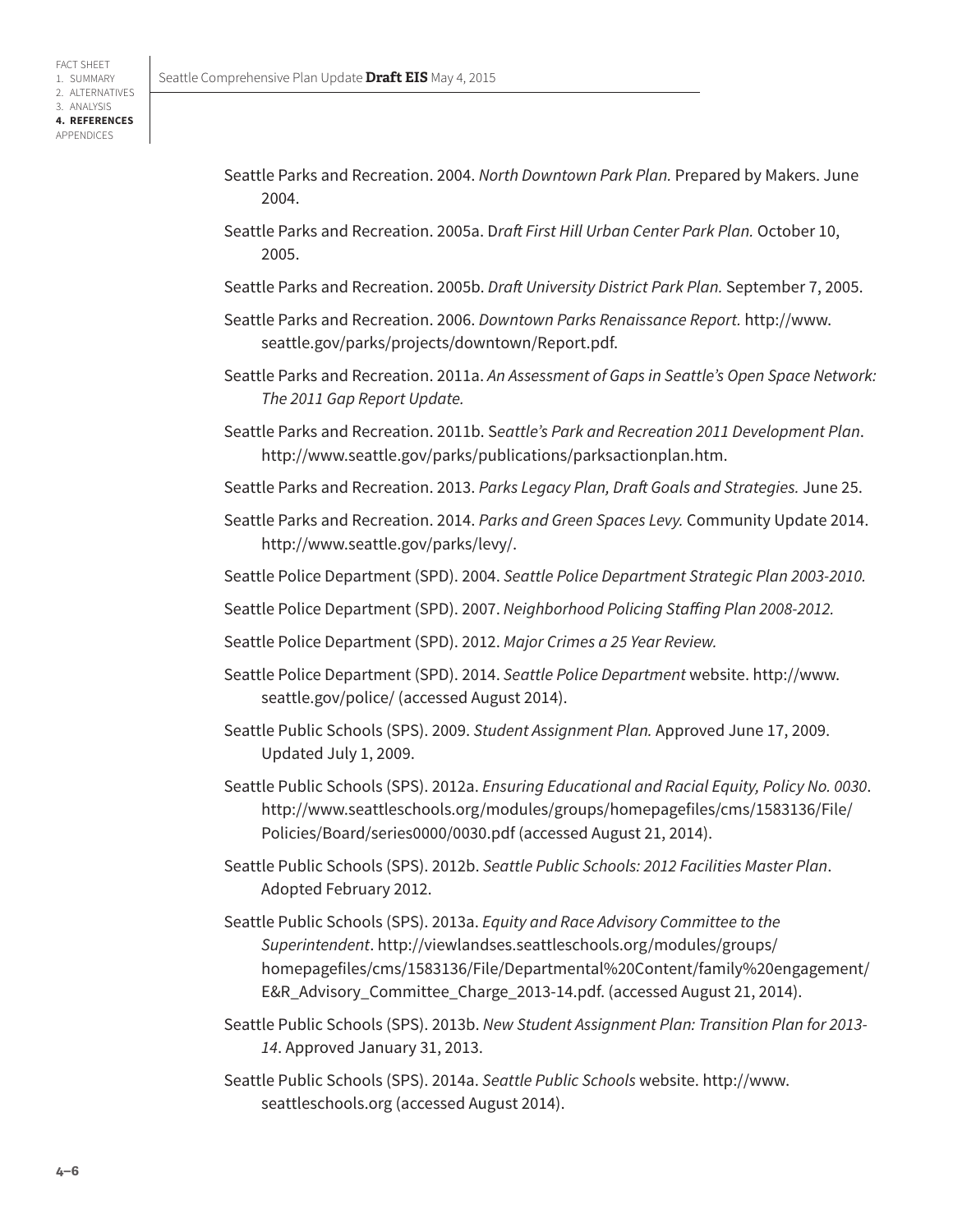Seattle Public Schools (SPS). 2014b. *Transportation Service Standards 2014-2015.*

- Seattle Public Utilities (SPU). 2012. *2013 Water System Plan: Our Water. Our Future. Vol. 1, July 2012.* [http://www.seattle.gov/util/MyServices/Water/AbouttheWaterSystem/](http://www.seattle.gov/util/MyServices/Water/AbouttheWaterSystem/Plans/WaterSystemPlan/index.htm) [Plans/WaterSystemPlan/index.htm](http://www.seattle.gov/util/MyServices/Water/AbouttheWaterSystem/Plans/WaterSystemPlan/index.htm).
- Seattle Public Utilities (SPU). 2014. *Protecting Seattle Waterways, Vol. 3, Integrated Plan, Draft, May 29, 2014.* [http://www.seattle.gov/util/EnvironmentConservation/Projects/](http://www.seattle.gov/util/EnvironmentConservation/Projects/DrainageSystem/SewageOverflowPrevention) [DrainageSystem/SewageOverflowPrevention/LongTermControlPlan/index.htm](http://www.seattle.gov/util/EnvironmentConservation/Projects/DrainageSystem/SewageOverflowPrevention).
- Socci, Angela. 2014a. Planning Manager, Seattle Police Department. Email communication with Reema Shakra, Environmental Science Associates, regarding Seattle Police Department services, August 21.
- Socci, Angela. 2014b. Planning Manager, Seattle Police Department. Email communication with Reema Shakra, Environmental Science Associates, regarding Precinct Capacities, September 3.
- State of Florida Department of Transportation. 2013. *2013 Quality/Level of Service Handbook.*
- Stockholm Environment Institute. April 2014. *2012 Seattle Community Greenhouse Gas Emissions Inventory*. [http://sei-international.org/mediamanager/documents/](http://sei-international.org/mediamanager/documents/Publications/Climate/Seattle-2012-GHG-inventory-report.pdf) [Publications/Climate/Seattle-2012-GHG-inventory-report.pdf.](http://sei-international.org/mediamanager/documents/Publications/Climate/Seattle-2012-GHG-inventory-report.pdf)
- Sound Transit. April 2014. *Sustainability Plan*. [http://www.soundtransit.org/Documents/](http://www.soundtransit.org/Documents/pdf/about/environment/SustainabilityPlan.pdf) [pdf/about/environment/SustainabilityPlan.pdf](http://www.soundtransit.org/Documents/pdf/about/environment/SustainabilityPlan.pdf) (accessed September 10, 2014).
- **U** U.S. Census Bureau. 2010a. *American FactFinder Fact Sheet: King County, WA*. [http://](http://factfinder2.census.gov/bkmk/table/1.0/en/DEC/10_DP/DPDP1/0500000US53033) [factfinder2.census.gov/bkmk/table/1.0/en/DEC/10\\_DP/DPDP1/0500000US5303](http://factfinder2.census.gov/bkmk/table/1.0/en/DEC/10_DP/DPDP1/0500000US53033)3 (retrieved August 18, 2014).
	- U.S. Census Bureau. 2010b. *American FactFinder Fact Sheet: Seattle, WA*. [http://factfinder2.](http://factfinder2.census.gov/bkmk/table/1.0/en/DEC/10_DP/DPDP1/1600000US5363000) [census.gov/bkmk/table/1.0/en/DEC/10\\_DP/DPDP1/1600000US5363000](http://factfinder2.census.gov/bkmk/table/1.0/en/DEC/10_DP/DPDP1/1600000US5363000) (retrieved August 18, 2014).
	- U.S. Census Bureau. 2011. *2007–2010 5-year American Community Survey.*
	- U.S. Census Bureau. 2013. *2009–2012 5-year American Community Survey.*
	- U.S. Census Bureau. *State & County QuickFacts, King County.* [http://quickfacts.census.gov/](http://quickfacts.census.gov/qfd/states/53/53033.html) [qfd/states/53/53033.html](http://quickfacts.census.gov/qfd/states/53/53033.html) (accessed September 11, 2014).
	- U.S. Census Bureau. *State & County QuickFacts, Seattle.* [http://quickfacts.census.gov/qfd/](http://quickfacts.census.gov/qfd/states/53/5363000.html) [states/53/5363000.html](http://quickfacts.census.gov/qfd/states/53/5363000.html) (accessed September 11, 2014).
	- U.S. Environmental Protection Agency (U.S. EPA). 2004. *Clean Air Nonroad Diesel Rule: Fact Sheet.* May.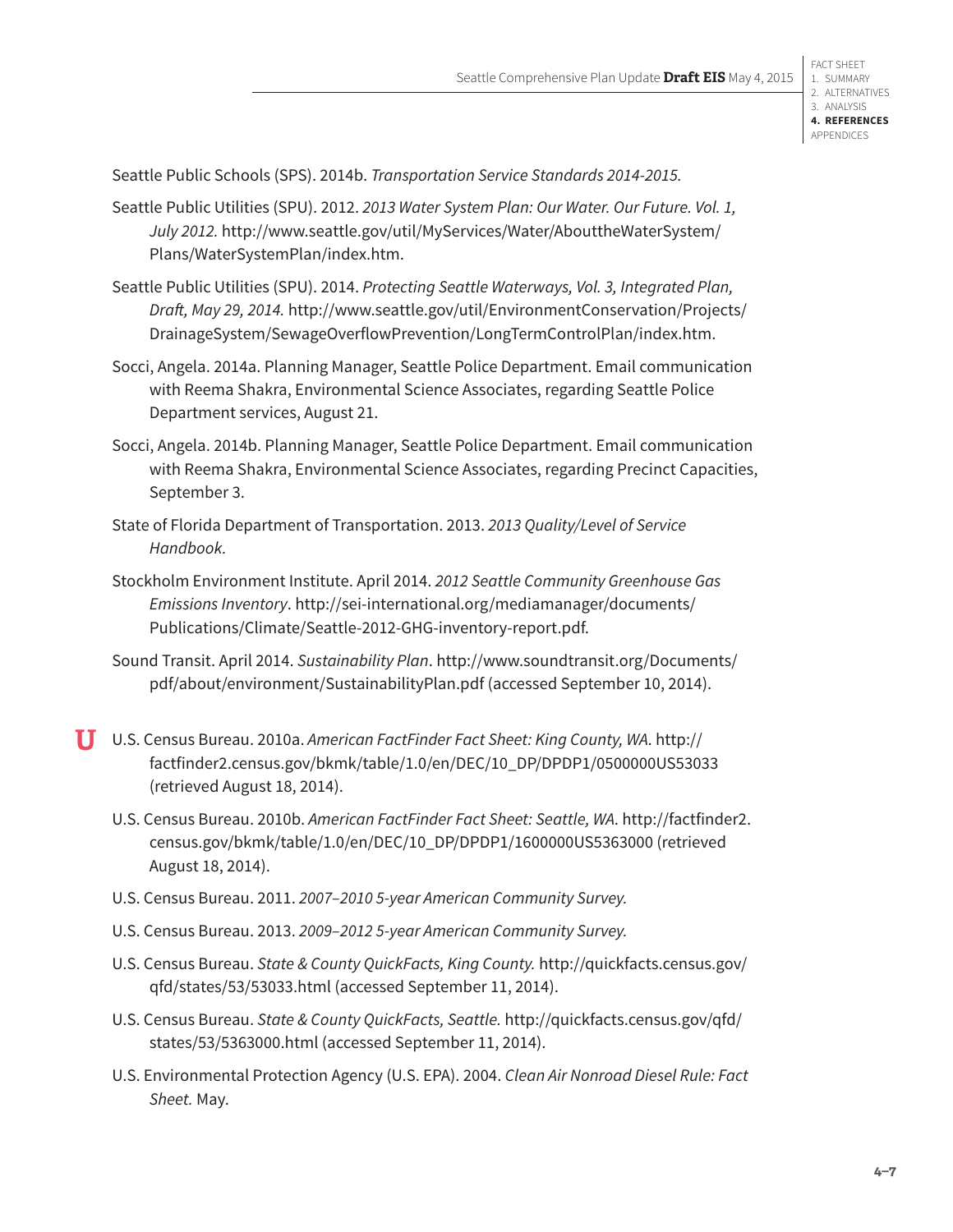- U.S. Environmental Protection Agency (U.S. EPA). 2009a. *Residential Air Cleaners: A Summary of Available Information, August 2009*. [http://www.epa.gov/iaq/pubs/residair.](http://www.epa.gov/iaq/pubs/residair.html#Types-of-Particle-Removal-Air-Filters) [html#Types-of-Particle-Removal-Air-Filters](http://www.epa.gov/iaq/pubs/residair.html#Types-of-Particle-Removal-Air-Filters) (accessed October 2, 2014).
- U.S. Environmental Protection Agency (U.S. EPA). 2009b. *U.S. and Global Mean Temperature and Precipitation, 2009*. [http://cfpub.epa.gov/eroe/index.cfm?fuseaction=detail.](http://cfpub.epa.gov/eroe/index.cfm?fuseaction=detail.viewPDF&ch=50&lShowInd=0&subtop=315&lv=list.li) [viewPDF&ch=50&lShowInd=0&subtop=315&lv=list.listByChapter&r=239798](http://cfpub.epa.gov/eroe/index.cfm?fuseaction=detail.viewPDF&ch=50&lShowInd=0&subtop=315&lv=list.li) (accessed September18, 2014).
- U.S. Environmental Protection Agency (U.S. EPA). 2010. *EPA-420-F-10-014: EPA and NHTSA Finalize Historic National Program to Reduce Greenhouse Gases and Improve Fuel Economy for Cars and Trucks.* Office of Transportation and Air Quality. [http://www.epa.](http://www.epa.gov/otaq/climate/regulations/420f10014.pdf) [gov/otaq/climate/regulations/420f10014.pdf](http://www.epa.gov/otaq/climate/regulations/420f10014.pdf) (accessed September 9, 2014).
- U.S. Environmental Protection Agency (U.S. EPA). 2011. *EPA-420-F-11-031: EPA and NHTSA Adopt First-Ever Program to Reduce Greenhouse Gases and Improve Fuel Efficiency of Medium- and Heavy-Duty Vehicles.* August. Office of Transportation and Air Quality. <http://www.epa.gov/otaq/climate/documents/420f11031.pdf>(accessed September 10, 2014).
- U.S. Environmental Protection Agency (U.S. EPA). 2012a. *About Air Toxics* website. Office of Air and Radiation.<http://www.epa.gov/ttn/atw/allabout.html> (accessed September 18, 2014).
- U.S. Environmental Protection Agency (U.S. EPA). 2012b. *Online list of National Ambient Air Quality Standards*.<http://www.epa.gov/air/criteria.html>(accessed September 18, 2014).
- U.S. Environmental Protection Agency (U.S. EPA). 2012c. *EPA-420-4-12-051: EPA and NHTSA Set Standards to Reduce Greenhouse Gases and Improve Fuel Economy for Model Years 2017-2025 Cars and Light Trucks.* August. Office of Transportation and Air Quality. <http://www.epa.gov/otaq/climate/documents/420f12051.pdf>(accessed September 9, 2014).
- **W** Washington State Department of Ecology (Ecology). 2011a. *Ambient Air Quality standards in Washington State*. [http://www.ecy.wa.gov/programs/air/sips/WA\\_Stds\\_August2011.](http://www.ecy.wa.gov/programs/air/sips/WA_Stds_August2011.pdf) [pdf](http://www.ecy.wa.gov/programs/air/sips/WA_Stds_August2011.pdf) (accessed September 18, 2013).
	- Washington State Department of Ecology (Ecology). 2011b. *Guidance for Ecology Including Greenhouse Gas Emissions in SEPA Reviews*.
	- Washington State Department of Ecology (Ecology). 2012. *Washington State Greenhouse Gas Emission Inventory 1990–2010*. December 2012.
	- Washington State Department of Ecology (Ecology). 2013. *Air Quality Maintenance Areas*. [http://www.ecy.wa.gov/programs/air/sips/designations/maintenance\\_areas.htm](http://www.ecy.wa.gov/programs/air/sips/designations/maintenance_areas.htm) (accessed September 2014).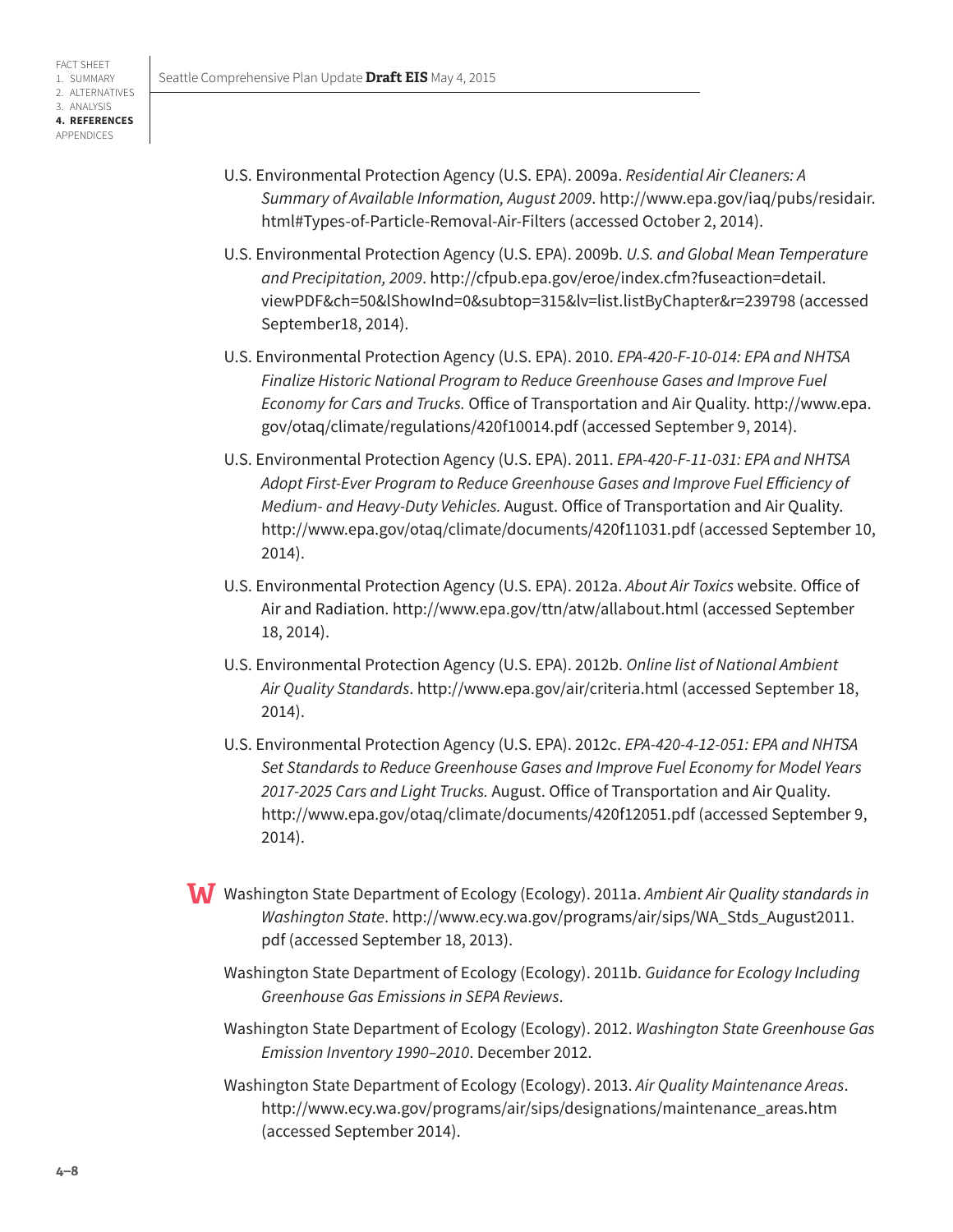- Washington State Department of Health (WSDH). 2008. *Summary of Results of the Duwamish Valley Regional Modeling and Health Risk Assessment Seattle, Washington, July 2008.*
- Washington State Department of Transportation (WDOT). 2006. *Congested Interstate Corridor Report for WA State Highway System Plan.*
- Wolf, Joseph A. 2014. K-12 Planning Coordinator, Seattle Public Schools. Meeting with Reema Shakra and Ikuno Masterson, Environmental Science Associates, regarding student enrollment projections, August 29.
- World Health Organization (WHO). 1999. *Guidelines for Community Noise, Geneva.* [http://](http://www.who.int/docstore/peh/noise/guidelines2.html) [www.who.int/docstore/peh/noise/guidelines2.html](http://www.who.int/docstore/peh/noise/guidelines2.html) (accessed October 3, 2014).
- **Y** Young, Rodney. 2014. GIS Professional, Seattle Parks and Recreation. Email communication with Reema Shakra, Environmental Science Associates, regarding 2014 Gaps in Usable Open Space, September 4.